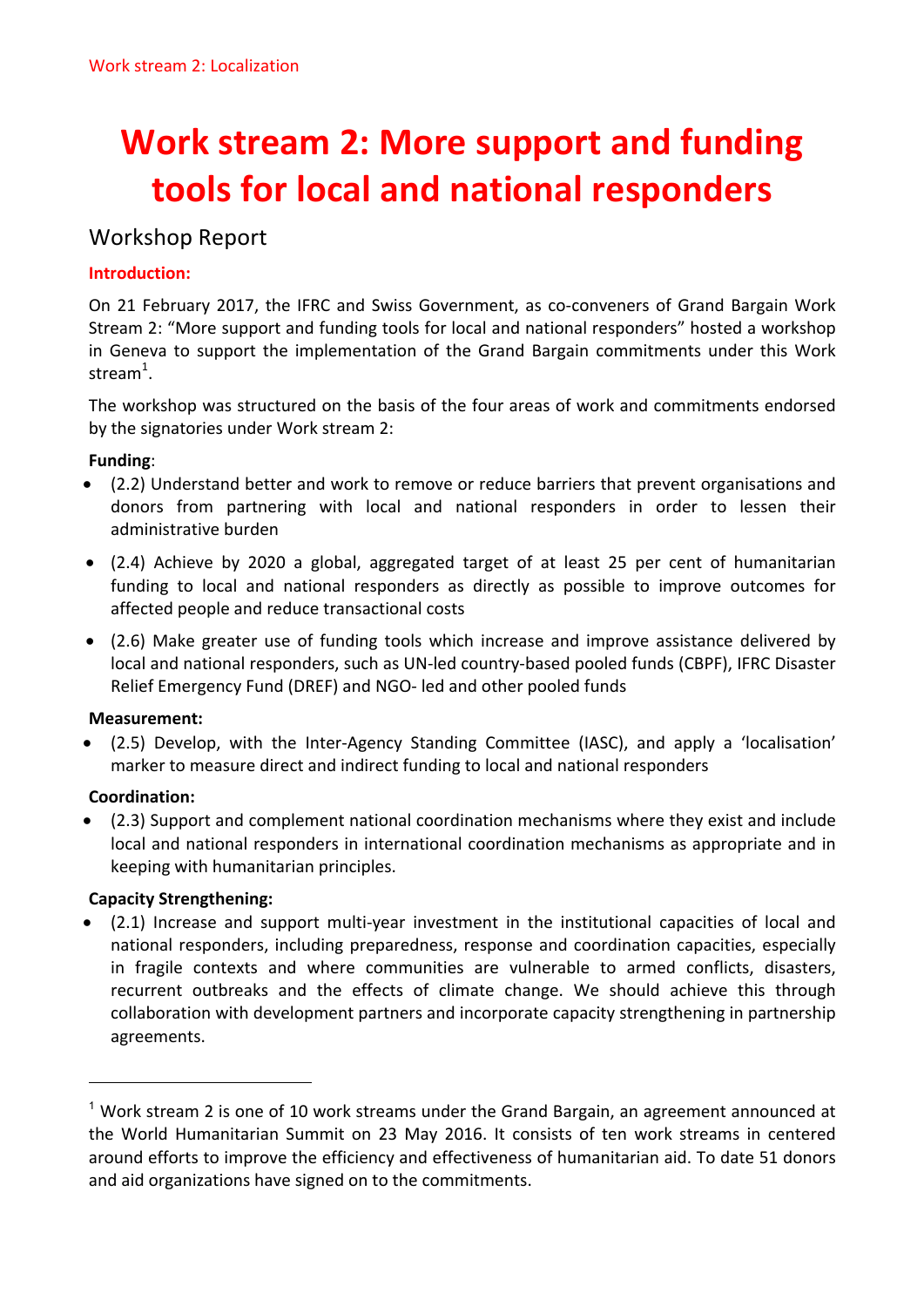#### **Purpose and Participation:**

The workshop brought together nearly 60 participants from over 40 organizations to discuss solutions to implementing the commitments in Work stream 2. Participants included both signatories and non-signatories, including from donors, UN agencies, International Red Cross and Red Crescent Movement, INGOs, and local and national responders. Local and national organizations were well represented in the discussions, with roughly 30% of participants representing local and national orgs from the Americas, Middle East, Africa, and Asia/Pacific.

The purpose of the meeting was three-fold:

- **Ensure coordination of key initiatives on localization:** Following the Grand Bargain, there is a significant amount of momentum in the humanitarian sector on localization, with a number of significant initiatives launched or planned. It is therefore necessary for key stakeholders in the agenda to come together to coordinate their activities, reduce duplication in their work, and realize synergies in their efforts.
- Drive consensus on key concepts: While there are many different visions of localization, and views on what it should be, there is a need for conceptual clarity and agreement on definitional issues. This is key in order to track progress, and also in order for the agenda to maintain credibility.
- **Increase the voice of local and national responders:** In large part, the voice of local actors has been missing in the Grand Bargain discussions. In order for the process to be effective and have any legitimacy, the voices of local and national responders are critical for this work stream.

#### **Mapping initiative:**

In advance of the meeting, Humanitarian Outcomes (Adele Harmer, Sorcha O'Callaghan) undertook a rapid mapping of initiatives on localization in the humanitarian sector. This was limited to actions at a multi-country or multi-organizational level, during which over 30 organizations were interviewed. Sorcha O'Callaghan presented the outcomes of the mapping to the group. It was stressed that this mapping was only a start and is intended to be a live document that can be constantly updated and of use to the entire work stream. Participants were asked to provide further input, using the standard template of the mapping initiative.

The broad findings of the mapping were organized into the four areas of commitments in the work stream described in the introduction. Overall the conclusions of the mapping initiatives were recognition of the huge scale, ambition, and challenge that the localization agenda poses, with significant potential for change. It's among the most challenging areas of work in the Grand Bargain, and gets at the heart of the business model of the sector. There is a significant concern about the lack of local and national representation in the discussions, and the degree to which their wishes, needs and opinions are taken into account. It was further noted that as the Grand Bargain was signed less than a year ago, it was necessary to have patience before assessing its ability to deliver change across the humanitarian sector.

The specific findings under the four areas are summarized below:

Funding:

• Lack of clarity on whether the ongoing work and/or commitments made would lead to altered donor behaviour, but there was a considerable level of donor interest in localization.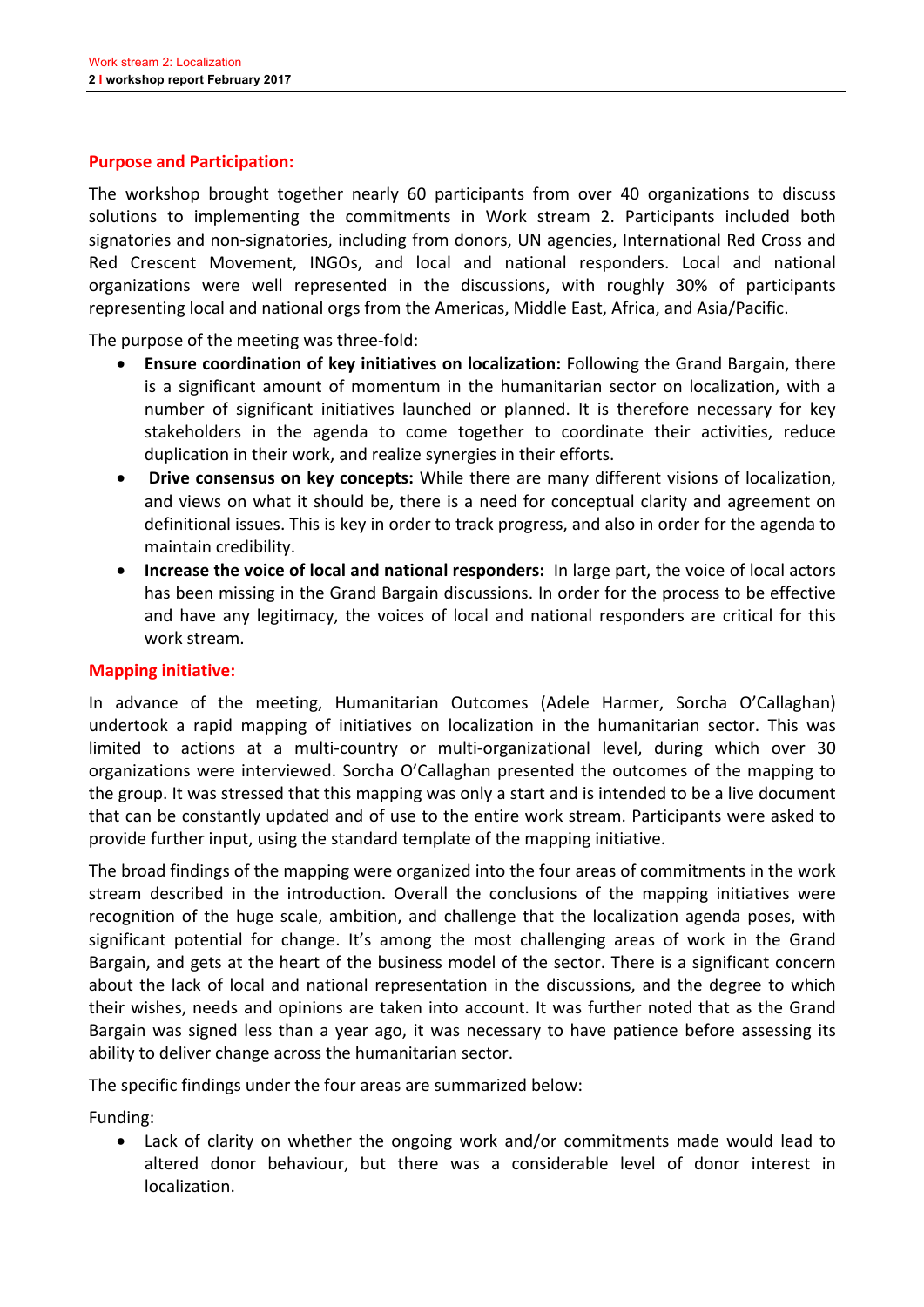- Strong emphasis on pooled funding as a key to the localization agenda. This was true both of donors, local and national responders, and international aid organizations.
- Important to link initiatives on funding with other work streams of the Grand Bargain, particularly harmonized reporting.

Capacity:

- Large amount of dynamism, planned initiatives, and potential innovation.
- Evidence of increased investment within the International Red Cross and Red Crescent Movement on capacity building.
- Increased engagement between UN and INGO partners on capacity building.
- Initiatives are focussed on local civil society rather than affected states.
- Unclear how involved local and national responders themselves had been in planning these initiatives.

Coordination:

- Less information was available, but likely due to having not interviewed focal points in key organizations responsible for coordination.
- Focus on moving away from standard coordination models, increasing coordination in local language, and increasing meaningful participation of local actors and the role of governments in coordination mechanisms.
- Lack of clear decision making structure and lack of representation of all stakeholders in IASC decision making structures was cited.

Measurement:

- Work is underway on a localization marker in the IASC HF TT.
- Key definitional issues including defining the terms "local and national responder" and "as directly as possible" – still require consensus. Co-conveners will propose a definition to signatories.

-----------------------------------------------------------------------------------------------------------------------------------

After a brief discussion that touched on a wide range of issues  $-$  four sessions were held where participants broke into working groups to discuss issues of funding, coordination, capacity, and measurement. The discussions are summarized below.

#### **Discussions on funding**

#### **Common themes:**

The issue of funding came up repeatedly in all sessions, and was seen by many to be at the heart of the Work stream. This is reflected in the Grand Bargain itself, as 50% of the commitments in Work stream 2 address funding challenges. While there was much discussion of the 25% target and means to achieve it, one overarching theme throughout the discussion was local and national responders' desire for independence. Many local actors felt that the primary benefit of more direct partnership with donors would be greater autonomy, and this was also reflected in the strong call for greater investment in their core capacities.

Linked to this was a discussion on domestic resource mobilization. Matching opportunities and engaging the local private sector were also suggested and some participants noted that the majority of their funds were raised in the Global South. Competition between international and national actors over fundraising in emerging economies was also an issue raised by local and national responders. Participants discussed the development of national pooled funds, and other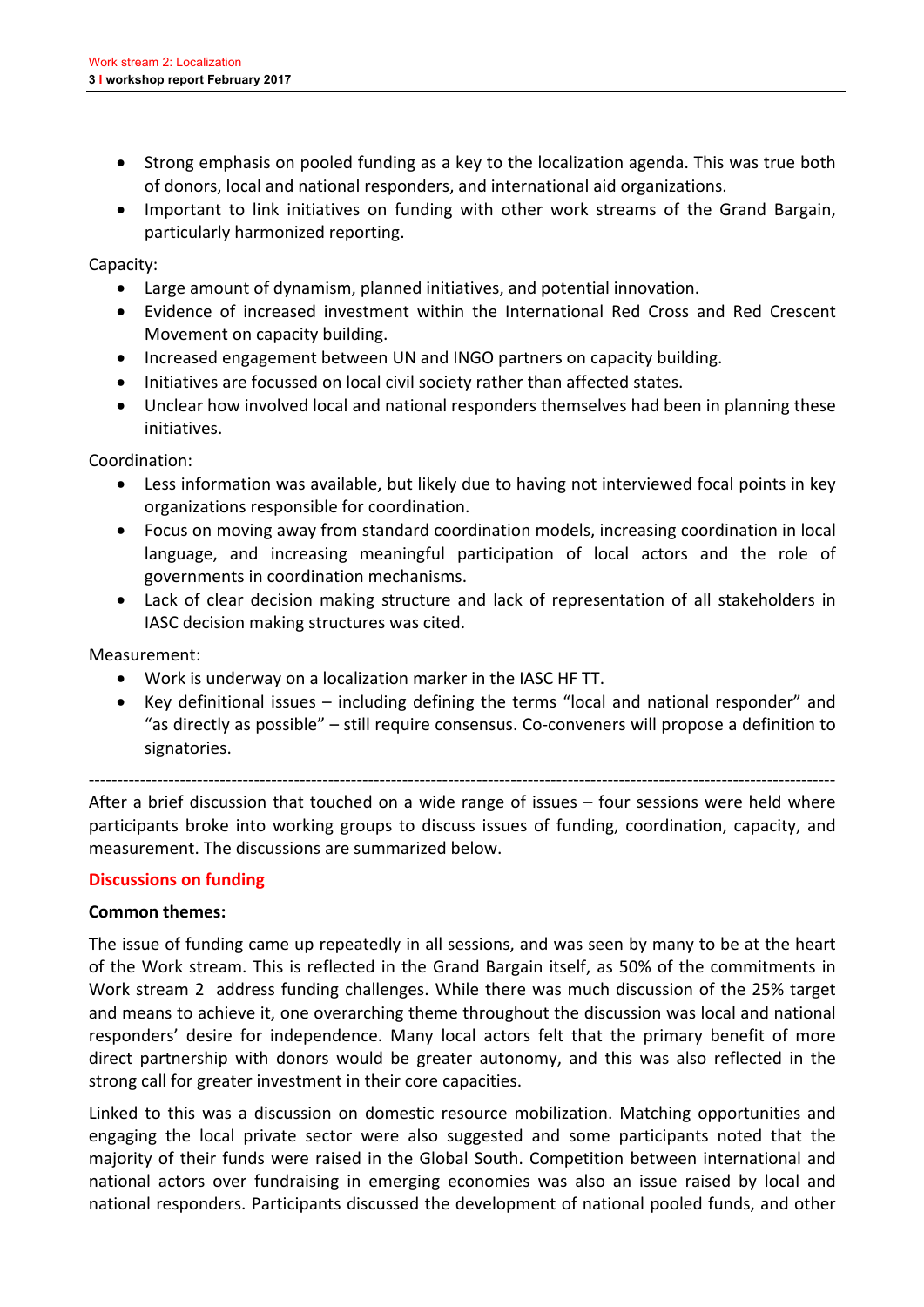localized funding models, and the need to provide donors with an array of options for implementing localization. Consortia-based funding models were raised across the discussions groups as a possible model, with new consortia being led by a strong local NGO instead of an INGO.

There was a strong emphasis in this discussion on the quality of funding, and participants cautioned an exclusive focus on the quantity of funds transferred to local actors. Flexibility funding to cover overheads and staff costs was identified as a priority in this context. Many donors and international aid organizations do not provide funding to local actors for these costs, although local and national responders need this support to ensure organizational sustainability as much as any other humanitarian organization. This was connected to concerns overall volume of funding available for humanitarian response, given current and likely future constraints, and the importance of minimizing losses in transaction costs. Many sought greater transparency around transaction costs, including what those costs supported. Many donors and aid organizations were pushed to acknowledge whether or not they supported the overheads of local and national responders, and if not, they were encouraged to make progress towards doing so.

The intrinsic link between overheads and capacity building was repeatedly highlighted, and discussed at length during the capacity session. Participants also talked about the importance of funding at the preparedness stage in order to ensure appropriate surge capacity.

Pooled funds and UN-CBPFs were also a topic of discussion. Many saw pooled funds as an ideal channel for funding local and national responders, as it allowed "direct as possible funding" with strong financial accountability. However, it was also noted that this should not be seen as a "shortcut", as localization was not the primary objective of the pooled funds that exist in the sector. In addition, local actors face barriers to accessing pooled funds, and the UN-CBPFs, while representing 700 million dollars in funding globally, make up only 5% of total funding for humanitarian response linked to the HRPs in the 18 countries in which they exist.

#### **Specific challenges:**

The primary constraints faced by local actors receiving more funding are of three types. The first is connected to their ability to access funds due to various barriers. These included awareness of opportunities, language barriers, difficult grant application processes, onerous screening processes, and protection of donor relationships by international actors.

The second was around capacity to implement  $-$  absorption capacity, internal systems including around accountability, staff qualifications, onerous donor specific requirements such as reporting etc. Local and national responders highlighted the challenges of continuing operations when funds are dispersed slowly, or withdrawn, causing operations to cease as they lack the reserves to continue the programme.

The third major category of constraints was linked to the ability and willingness of donors to provide funding to local actors. Challenges highlighted by participants included:

- An absence of field based donor staff, despite presence at country capital, and the fact that not all donors deploy humanitarian expert personnel;
- Inability for donors to manage multiple small grants;
- Legal barriers in partnership agreements; and
- A lack of trust, connected to fears around risk and accountability.

#### **Good practices:**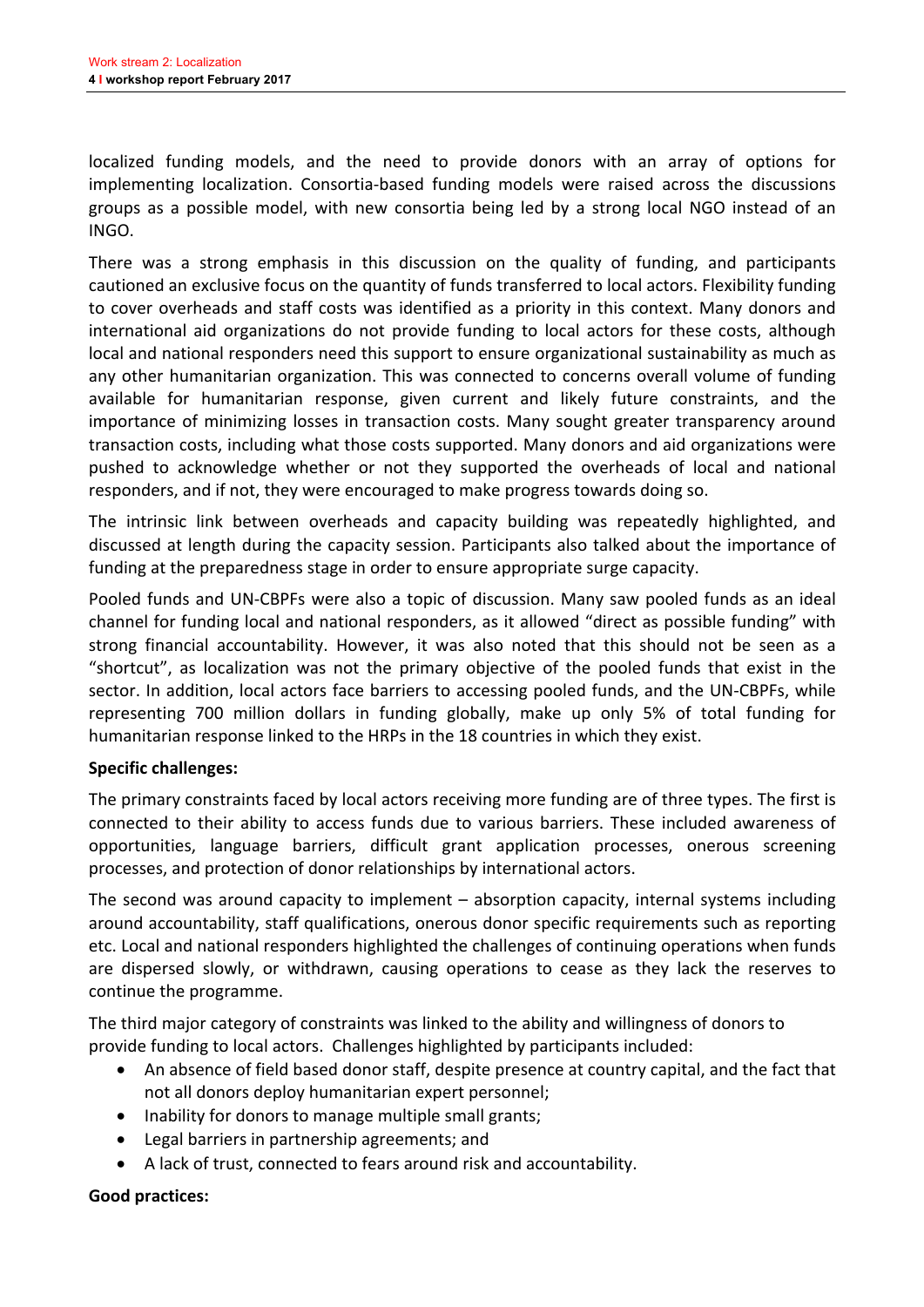Participants noted that there were already some good practices that could be learnt from and implemented more widely. The START fund was one example where 40-50% apparently goes directly from the fund to local actors and there are specific national NGO funding windows.

The Charter for Change (signed onto by 29 INGOs) also requires a number practices that support various aspects of localization agenda, including increased fundraising support, transparency in reporting, sharing overheads and a commitment not to recruit their staff.

Some donors had higher percentages going directly to local actors, although this varied by region and by donor. Efforts to build trust between local actors and donors had included secondments and multi-year partnerships.

In terms of pooled funds, in some circumstances local NGOs are part of UN-CBPF governance, however local NGOs who had played this role noted they had felt like a minority voice with little influence over decision making and allocation of funding.

#### **Concrete suggestions:**

- Specific commitment from donors and international aid organizations to fund overheads and support costs of their implementing partners, with clear criteria for this to occur.
- Non-state signatories to identify precisely which percentage of the funding receives goes to local actors directly, so as to allow state signatories a global view of their funding's contribution to the 25%.
- Donors to ask for better partnership behaviours, such as those outlined in the charter for change, of international aid organizations vis-à-vis their implementing partners.
- Aid organizations and donors to commit to greater transparency and articulating value add at each level of the transaction change.
- Creation of matching arrangement between local and national NGOs, bi-lateral donors, and domestic private sector.
- Focus on consortiums of national actors for direct funding, as donors will find it challenging to partner with many national NGOs.
- Establishment of locally managed and led pooled fund mechanisms, certified and managed by international accounting firms.
- Greater publicization of funding opportunities in local language.
- INGOs to introduce long-term local and national partners to their back donors, and advise donors on organizations with strong capacity.
- Review and clarify which donor requirements are creating the greatest challenges for local actors, and how these could change.
- More research and evaluation of different funding models to develop the evidence base.
- Ensure that local actors receive overheads included in grants or implementing partnerships.

#### **Discussions on Capacity**

#### **Common themes:**

The issue of capacity was a cross cutting theme throughout the day. Local actors stressed that this needs to be a priority and shared responsibility for all actors  $-$  for local actors, for donors, for international organizations. There was a call for a shift in the understanding of the concept. including re-defining the qualities that are seen as important, as well as valuing the capacities which local actors have and internationals do not (language, cultural understanding, presence etc.). There was a call for a change in the approach capacity strengthening and to focus more on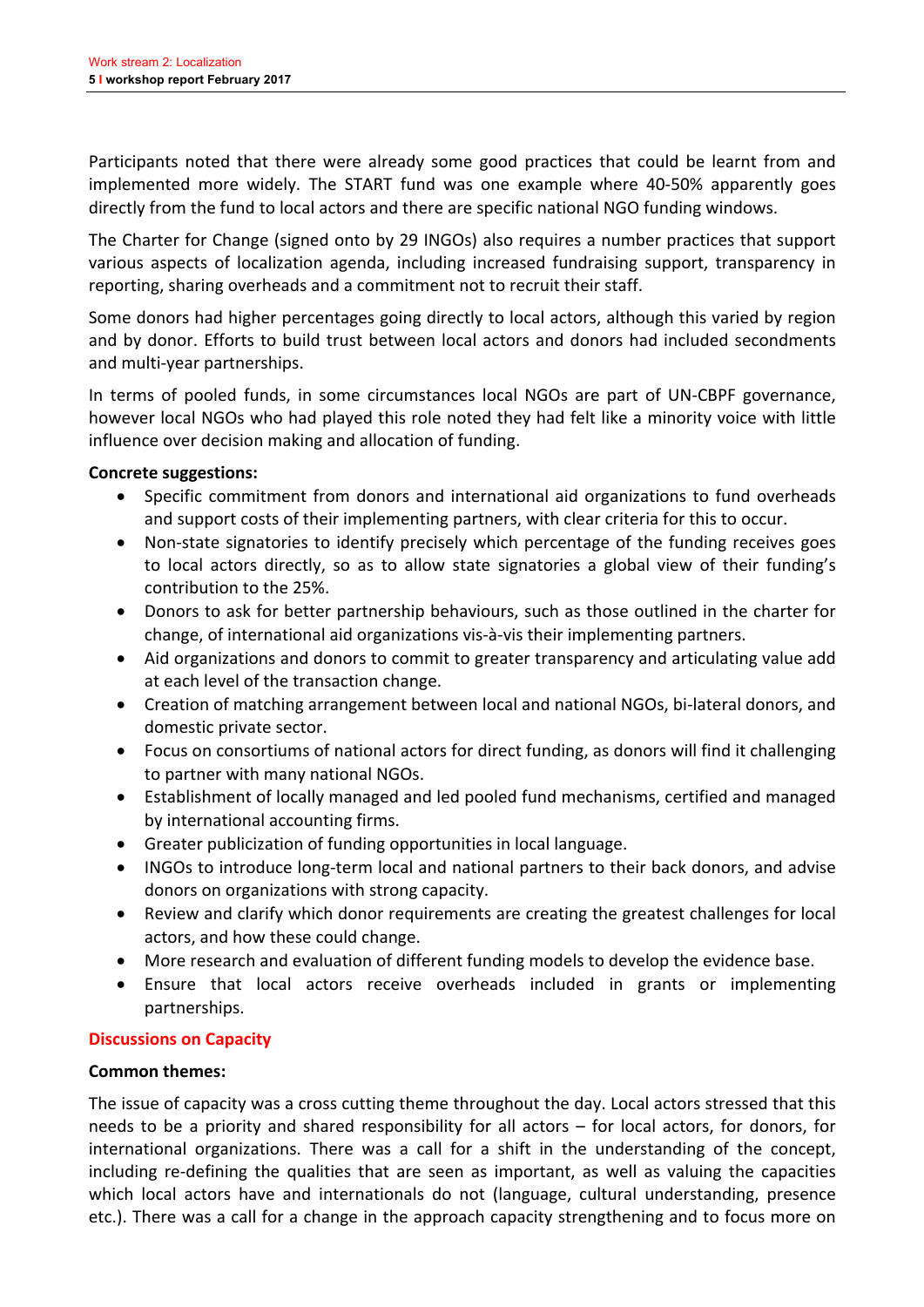this being a 2-way process with bilateral exchanges and mutual learning. A related challenge was that the international community was often unaware of the local capacity and needs to do a thorough mapping before coming into a given crisis and presuming that no capacity existed or is totally overwhelmed.

The connection to funding was stressed repeatedly. **NNGOs felt they were stuck in a paradox**they wouldn't receive funding unless they had a certain level of capacity, but they couldn't get **to that level without funding**. Concerns were raised that many local actors, despite having a higher need for capacity building were receiving the lowest overheads of all actors in the implementation chain. A number of participants reiterated that local actors are not one homogenous group but have varying strengths and weaknesses and levels of capacity so the starting point and needs can be very different. In addition, capacity will also have different requirements at different stages of the programme cycle. There was a clear overlap between humanitarian and development actor roles when it came to capacity building, in particular in advance of or after a crisis. As such development actors need to be part of the conversation and the humanitarian actors can also learn from them.

#### **Specific challenges:**

Funding for capacity building was the primary challenge identified  $-$  there is little funding for capacity building that exists, and what does exist is not often of the right type (flexible) and duration (multi-year). International organizations felt funding was getting less flexible so it was harder to include capacity building costs.

Capacity building has also sometimes been done poorly  $-$  focusing on a specific project or specific individuals rather than an institution as a whole. This results in staff leaving once their capacity is built, and often efforts have done more harm than good with international actors undermining the organizational development of local and national responders. At the same time capacity building activities might detract from time needed to meet urgent needs, and so timing was identified as a key issue.

Barriers to capacity are often context specific  $-$  having the ability to write reports during a major crisis for example was seen as a challenge. Staff security would obviously create further challenges and often the basics, such as functioning internet, might not be present in a given country. Coordination of capacity building initiatives was often poor, with international actors focused on addressing their priorities, often competing with other international actors instead of responding to the local actors' needs.

#### **Good practices:**

A number of organizations outlined their experiences of good practices with a number of common themes. There was agreement that capacity building should be designed and led by the local actor. The group also discussed the value of peer support, the need to focus on operational or institutional capacity building, and of support taking place over a sustained period of time. Other important issues included whole of organization capacity building and succession plans as well as the importance of human contact, and trust.

Some INGOs talked of commitments around capacity building that they were being held to account for, as a means to ensure this was done properly. For example, under the *Charter for Change*, INGOs committed to fund overheads, support capacity building and avoid poaching staff from local actors, whilst others said capacity building was a key component of their work that they had to report on each year. Donors also mentioned their work supporting new capacity building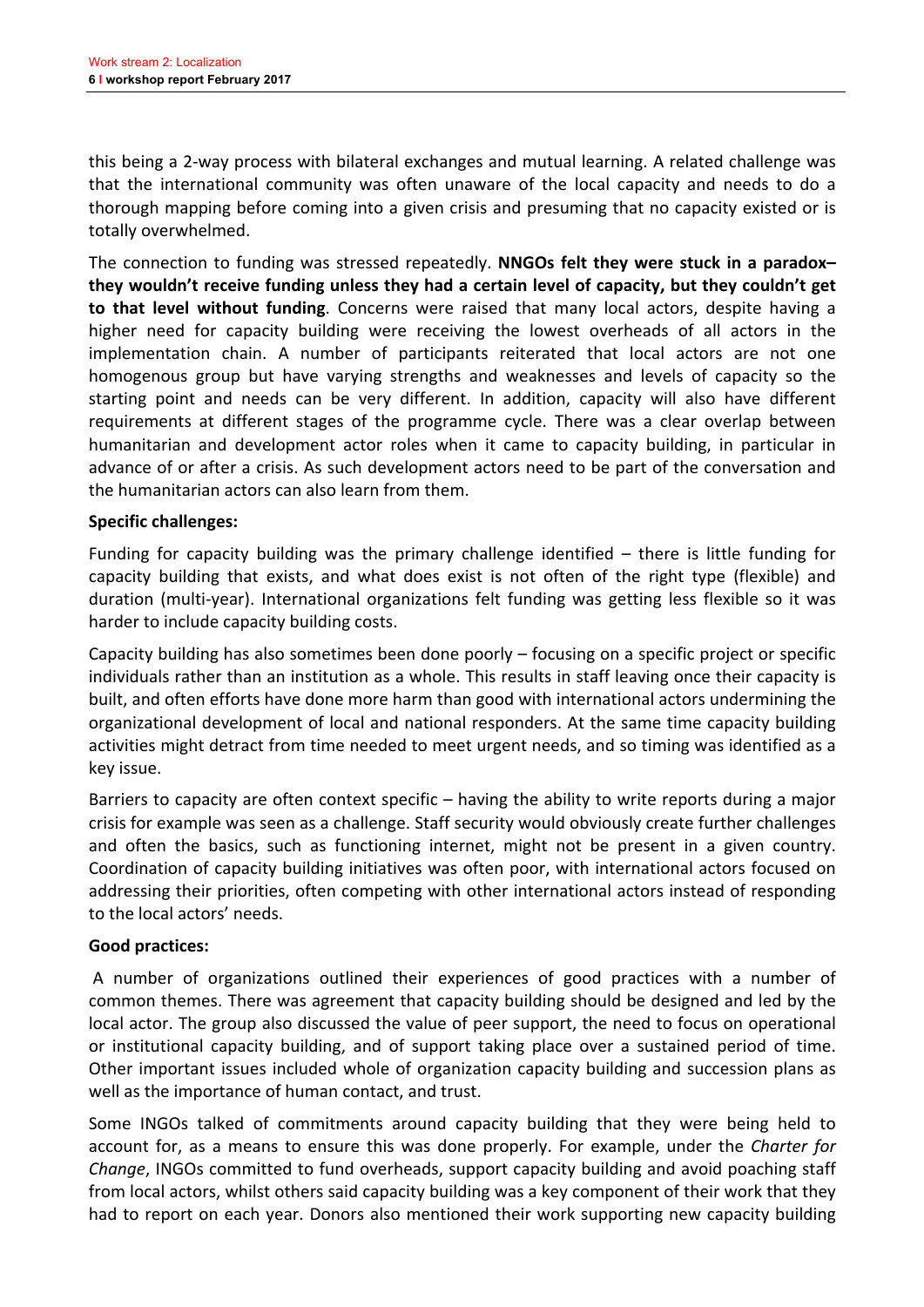approaches. Building coalitions and consortia was also raised as a good practice, maximising the impact of different initiatives. Multiyear core funding was seen as essential to developing sustainable organisational capacity.

#### **Concrete Suggestions:**

The group came up with a number of specific concrete suggestions on how to ensure more systematic and better quality sustainable capacity building:

- Donors and international humanitarian actors could establish a local capacity building fund, that would focus on local actors and in particular on national consortia. This would be locally led with local actors deciding which initiatives should be prioritized.
- All actors need to improve transparency and traceability, including what is spent on capacity building. Rather than including this in "administrative" costs or "overheads", capacity strengthening should be its own specific budget line and should be prioritized.
- Donors and international humanitarian organisations could agree to a "capacity subsidy" whereby local actors receive higher overheads or a specific percentage of any grant which was to be used for capacity building (e.g. 10% of each project for capacity building). This should be flexible and provided over a number of years so that it can, for example, be used before, during, and after a crisis.
- National actors should have a multiyear capacity building strategy for themselves where they identify their priorities and funding needs and then articulate these needs to donors who would agree to fund pieces of it (to ensure coherence of capacity building from multiple donors).
- Where there are strong local actors present, donors and other international actors should be considering working with locally lead consortia and channelling funding through a trusted local actor instead of an international actor.
- Capacity needs to be built at the preparedness stage, so donors should invest in a preparedness fund. At the preparedness stage, it will be important to map what capacities exist and then invest in capacity development, with a particular focus on crisis prone (chronic or cyclical) contexts.
- Donors should incentivize good partnership behaviour from their grant recipients, so that UN Agencies and INGOs adopt best practices in capacity support, including funding overheads and core costs of local actors.
- Consider cost efficient models of capacity support such as supporting local and national NGO coalitions, cost sharing centres, and/or shared capacity for reporting and administration.
- One way to assuage the concerns of donors regarding accountability of local actors would submitting joint proposals made by one INGO and one NNGO.

#### **Discussions on coordination**

#### **Common themes:**

Lack of balance was raised by local actors who felt that often there were no local actors in a given forum, or they were so outnumbered that it was hard to contribute. There is a minimal number of local actors on HCTs or SAGs, although the quantitative engagement (on paper) was seen as less important than the qualitative engagement in reality. It was clear that even when present local actors were rarely asked to speak or felt it was hard to contribute or be listened to.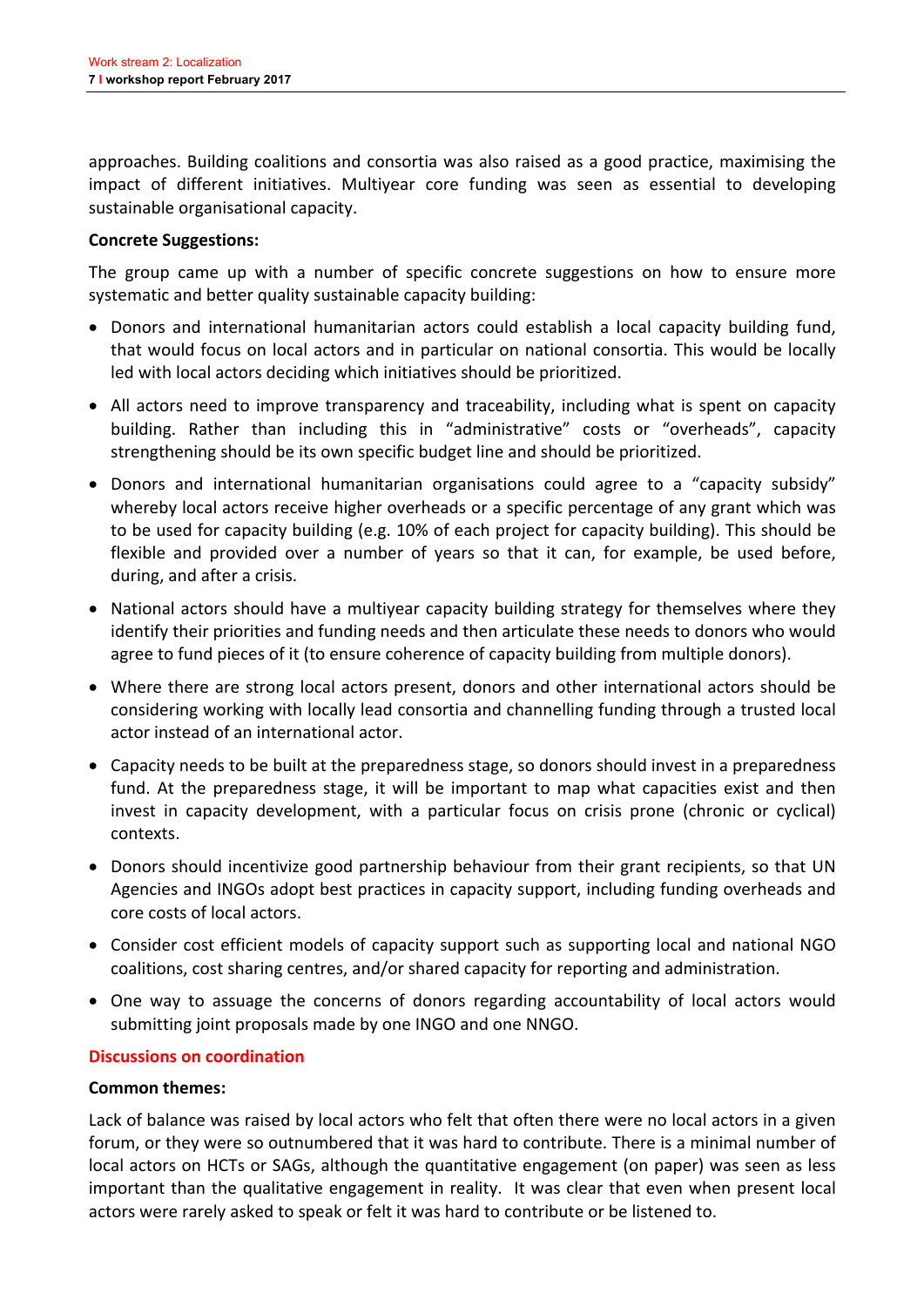Language was another concern. Valuable contributions were often missed due to a lack of common language or poor translations. Furthermore, when local actors did turn up, language barriers meant they didn't fully understand what was happening.

Local actors often expressed that their belief that international coordination mechanisms had little to offer them, focusing on reporting obligations rather than the issues of concern to affected populations.

Risks of all kinds were raised as a cross-cutting issue with little progress on risk sharing and coordinated risk management.

The group recognised there were a variety of local, national, and international coordination systems in existence in a given context, and that these various forms of coordination often did not speak to or understand each other. Coordination needs vary based on context and what is and is not already in place.

#### **Specific challenges:**

A number of specific challenges were highlighted. A key barrier to local actor participation is language, and another is the physical accessibility of meetings held. Coordination meetings often happen far away from operations, where most local and national responders work. The variety of different coordination models was also seen as a challenge, particularly in refugee coordination scenarios where multiple parallel systems, bodies, and processes make it extremely challenging for local actors to productively engage.

A further challenge for local and national responders is that they felt that cluster coordination meetings were often more about UN processes, reporting, and documents than they were about meeting the needs of affected people. It was further recognized that HCs are ultimately responsible for the UN coordination system in country, and that it was important to have them as part of these Work stream 2 discussions. A final challenge was the lack of resources that local and national responders have to engage in coordination meetings, which is linked to a larger point seen throughout the day about the need to fund the core costs of local actors.

#### **Good practices:**

Quality engagement was seen as being about balance in representation, being invited to speak early on in the conversation and being listened to and views taken seriously. Co-chairing was seen as a good practice so that local actors could also influence the agenda and ensuring local voices were heard.

#### **Concrete Suggestions:**

- More balance in HCTs: 4UN, 4 INGO, 4 NNGO.
- More local actors in cluster Strategic Advisory Groups.
- Local co-chairs of clusters or sub clusters and for the local level bodies to hold meetings in local language.
- Combine the localization conversation with the yearly cluster architecture review process.
- Architecture review to include the global architecture, consider revisiting cluster leads and looking at this through the lens of localization.
- Translating key documents, reports, and meetings into the local language.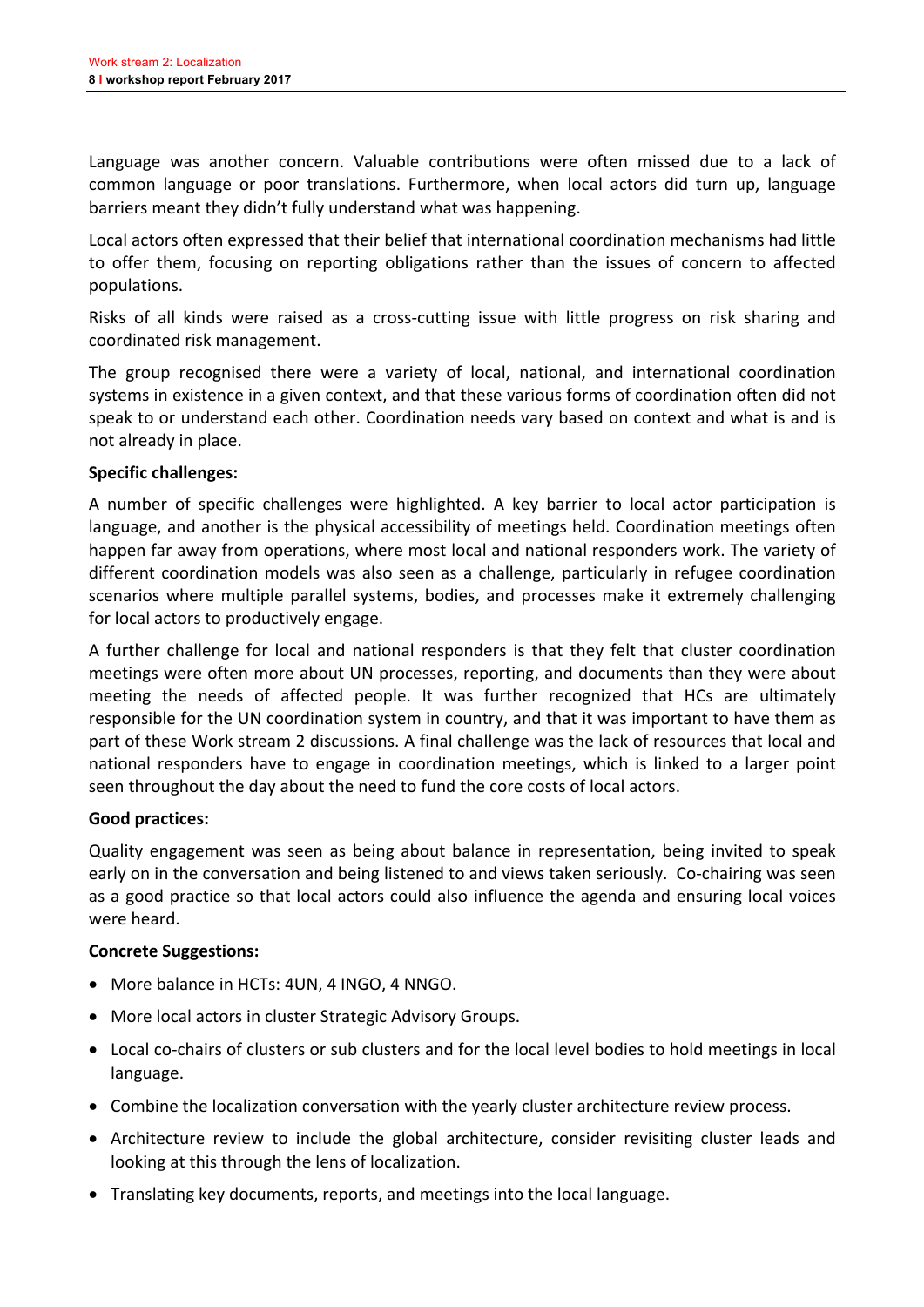- A serious effort at scenario and contingency planning on what coordination should look like in contexts that are at high-risk of emergency. Such a mapping should include: risk mapping, mapping existing laws and policies, government coordination bodies, communication processes, national consortia and actors, and the capacity of local and national responders.
- Establish a preparedness fund for national actors and focus on support to national NGO consortium so that there are strong partners to engage in coordination platforms.

#### **Discussions on measurement**

The discussion in this session focused on means to track direct and indirect funding, definitions of local and national responders, defining "as directly as possible" and the possible development of a localization marker. The discussion on each issue is summarized below:

#### **Tracking direct and indirect funding:**

It was noted that the intent of the Grand Bargain commitment 2.5 is to track direct and indirect funding so as to reduce transaction costs and therefore free more means for relief: it is not to create a heavy bureaucratic system. Those present during the Grand Bargain discussions noted that many donors and organizations did not consider the current baseline data on funding for local actors reliable. Many cited the importance of tracking direct and indirect funding in order to clearer situation of the current picture on localization, and many others also cited that it was important to track the qualitative aspects of financing as well. The OECD and OCHA-FTS made presentations outlining recent and planned updates to their tracking systems. With the update of the OECD channel codes in June, direct financing to local actors will be able to be counted. OCHA-FTS highlighted that its new systems should be able to produce the raw data to analyze pass through financing as well. However, both instruments rely on agreed definitions to be able to track, code, and analyze funds. Furthermore, many international actors (both donors and aid organizations) highlighted challenges faced by their existing systems to track transaction chains and funding. Donors in particular highlighted the need to resolve this, as they were keen understand the nature, value, and cost of each level of the transaction chain.

#### **Defining local and national responders:**

A detailed discussion was had on the definitions of local and national responders. Strong work is underway under the IASC HF TT and the OECD, and development initiatives has produced a draft paper on definitions. A number of differences of opinion continue to prevent consensus on the definitions – namely 1) whether "localized" versions of International NGOs count as local and national responders, and 2) whether southern NGOs working outside their national borders count as local NGOs. An interesting issue was also raised as to whether NGOs working in "cross-border" operations such as those in Syria and Somalia are local and national responders in that context.

#### Defining "as directly as possible":

A detailed discussion was also had on this issue of defining "as directly as possible". Local and national responders were very clear that the focus should not be on measuring the status quo, and it was equally if not more important to track "direct funding" as it was to track "as directly as possible" funding. Another issue was raised re: in-kind contributions, and whether they can be counted towards the 25% target. Some objected to the inclusion of in-kind, arguing that it incentivized treating local actors as sub-contractors rather than partners. Others felt this opposite way, arguing that in-kind contributions have a value and therefore should be counted. Still others urged a distinction between types of in-kind contributions, as commodities and personal and